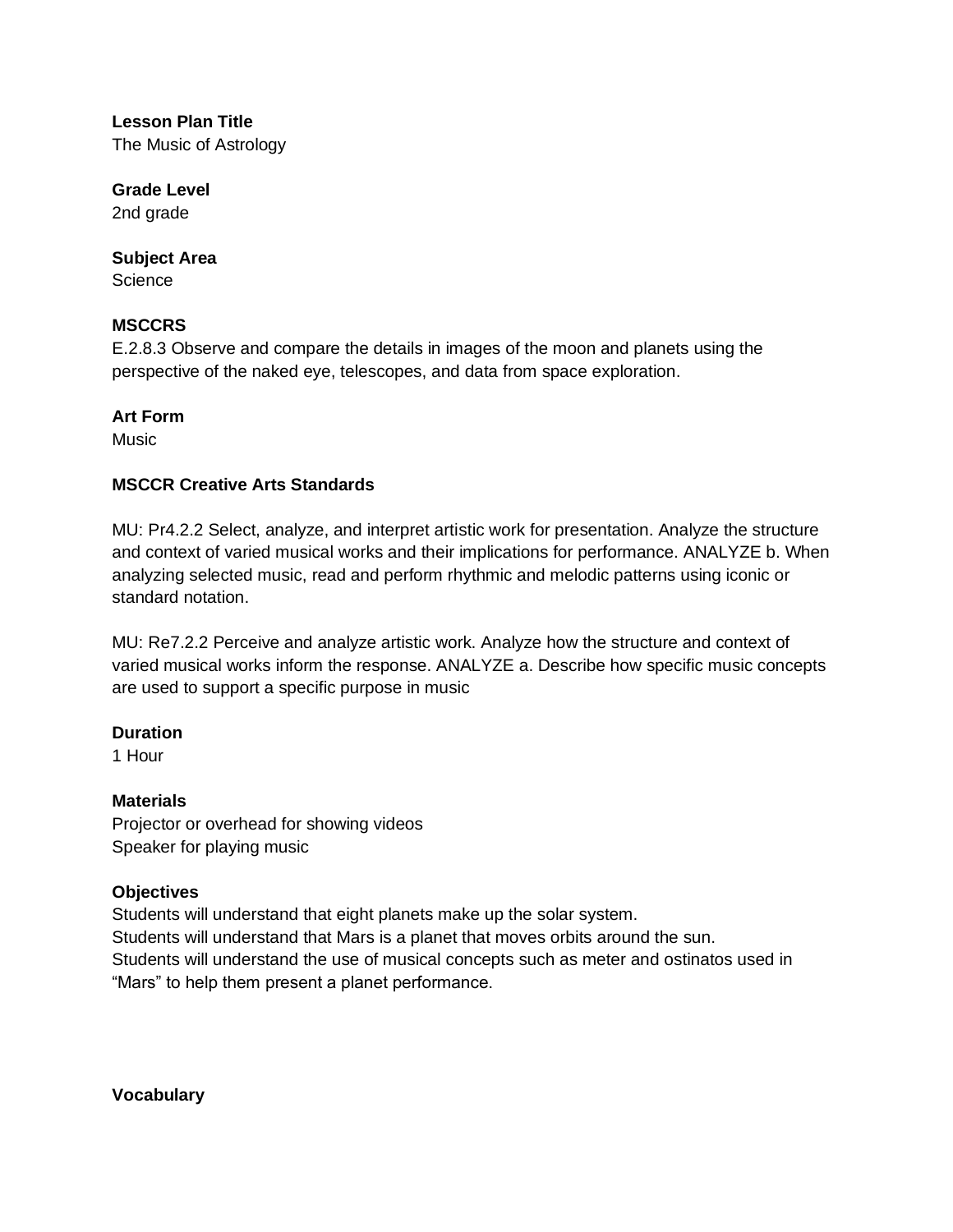Solar System **Orbit** Movement Planet

#### **Music Vocabulary**

Movement - a part of a larger work - Mars is the first movement the "The Planets" Rhythmic Ostinato - a repeated pattern throughout a piece of music Melodic line - a melody - the singable part of the song 5/4 Meter - Where there are 5 beats in each measure and the quarter note gets 1 beat.

## **Lesson Description**

TTW review with the class the solar system

TTW begin by asking the students how many planets make up our solar system? (8)

We know that the planets line up in a certain order and orbit the sun in that order.

Today class, I want us to look closer at one planet specifically; that planet is Mars.

The teacher can go straight into the video to dive deeper into Mars, or prior to showing the video, the teacher and students can create a KWL chart about Mars.

The teacher will then show the following video to the class.

<https://www.youtube.com/watch?v=E-PuUs25rJA>

After previewing the video, the teacher will spark a discussion about Mars. How is Mars different from planet Earth? What did you find most interesting about Mars? Etc.

The teacher will then explain that today we are going to connect our learning about planet Mars to music, and in order to do that, we are going to learn about a special composer named Gustav Holst.

TTW then show the students this short clip to give the children background information on Holst and his piece "The Planets".

#### **<https://www.youtube.com/watch?v=OkTMbKWAO5E>**

After watching the video to give students background knowledge about Holst and "The Planets" have them watch the following clip to get ideas to create their own pieces.

Have them listen to this listening guide first.

**<https://www.youtube.com/watch?v=fdwwzn3X6hE>**

After listening to the listening guide, play the actual piece by the orchestra. Ask students to give you a "thumbs up" if they hear the musical concepts mentioned in the listening guide - the ostinato and the melodic line.

<https://www.youtube.com/watch?v=cXOanvv4plU>

Draw the rhythmic ostinato (below) on the board and have them practice tapping pencils to the music.